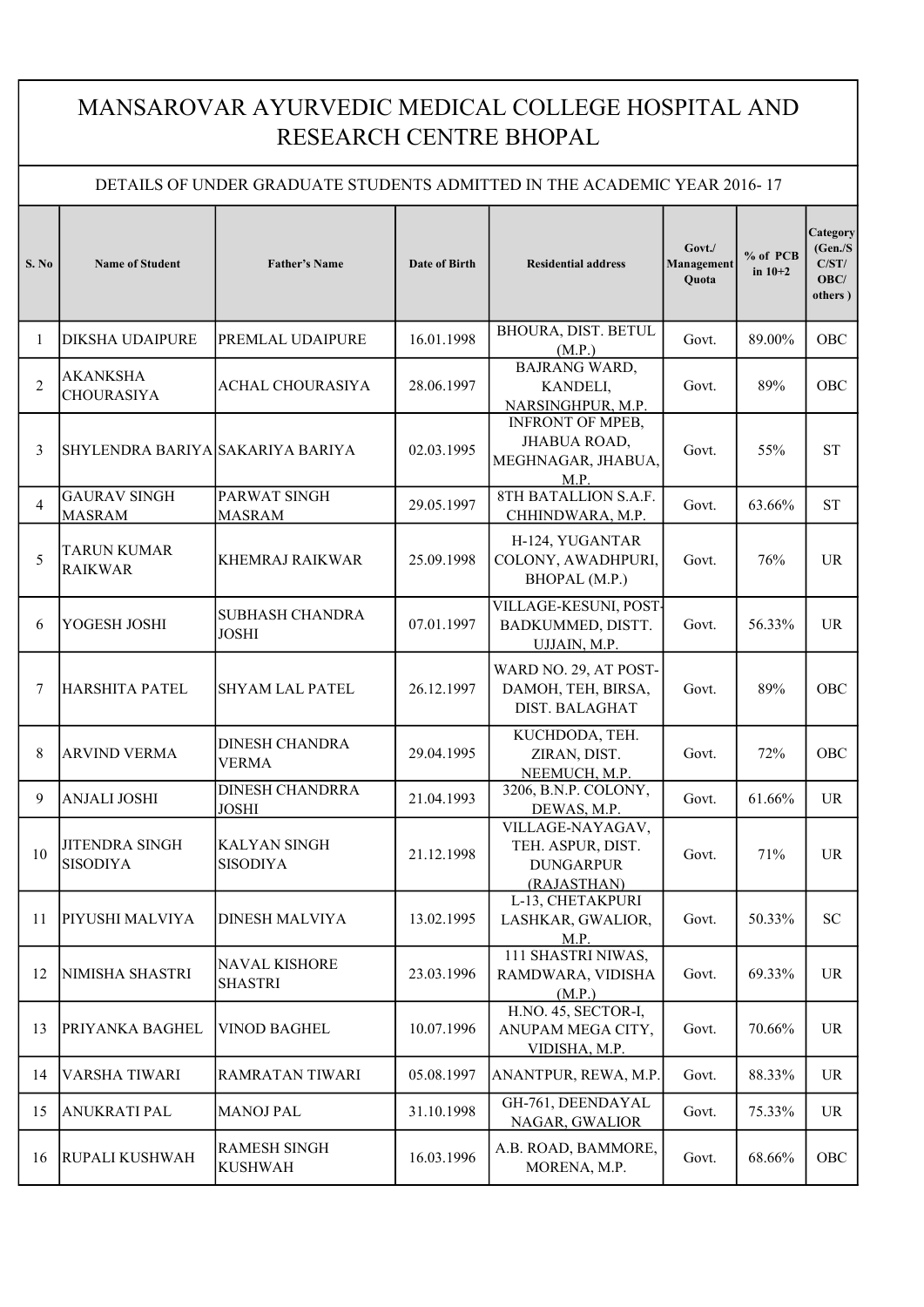| 17 | MOHD. RAZA KHAN                      | <b>CHHEDI KHAN</b>                      | 10.07.1994 | VILLAGE-<br>NAWWAGAON POST-<br><b>BANGWANT DIST.</b><br><b>GONDA</b>                                         | Govt. | 76.33% | <b>UR</b>           |
|----|--------------------------------------|-----------------------------------------|------------|--------------------------------------------------------------------------------------------------------------|-------|--------|---------------------|
| 18 | <b>SHILPA LILHARE</b>                | T.R.LILHARE                             | 01.03.1997 | VILLAGE+POST-SAWRI<br>KHURD, TH. LANJI,<br>DIST. BALAGHAT (M.P.)                                             | Govt. | 69.33% | OBC                 |
| 19 | <b>DEVKANYA</b><br><b>KHATEDIYA</b>  | <b>MANNU SINGH</b><br><b>KHATEDIYA</b>  | 31.05.1998 | FATTATOIN, PO-<br>PANGHKUI, TEH.<br>MEGHNAGARR, DIST.<br>JHABUA (M.P.)                                       | Govt. | 54.66% | OBC                 |
| 20 | <b>SHRASTI SHARMA</b>                | <b>DILIP SHARMA</b>                     | 23.11.1997 | SUDARSHAN NAGARR<br>SARANGPUR, DIST.<br>RAJGARH (M.P.)                                                       | Govt. | 65.66% | <b>UR</b>           |
| 21 | <b>VINAY PATIDAR</b>                 | <b>SANJAY PATIDAR</b>                   | 03.09.1996 | 28 SUBHAS MARG<br>KARNAWAD, TEH.<br><b>BAGLI, DIST. DEWAS</b><br>(M.P.)                                      | Govt. | 57.66% | OBC                 |
| 22 | <b>SOURABH WASKLE</b>                | <b>REWAJI WASKLE</b>                    | 05.01.1998 | <b>BISTAN ROAD, KUNDA</b><br>NAGAR, KHARGONE<br>(M.P.)                                                       | Govt. | 66%    | $\operatorname{ST}$ |
| 23 | <b>SHRADDHA</b><br><b>MANGLANI</b>   | ROSHAN MANGLANI                         | 28.11.1995 | WARD NO. 26, NEW<br><b>HOUSING BOARD</b><br>COLONY, IN FRONT OF<br><b>AMIR CHAND JAIN</b><br>BALAGHAT (M.P.) | Govt. | 80.33% | <b>UR</b>           |
| 24 | <b>SACHIN JAT</b>                    | CHHAGAN LAL JAT                         | 07.06.1996 | VILLAGE+POST-<br>SEMALIYA, TEH.<br>BADNAWER, DIST.<br>DHAR(M.P.)                                             | Govt. | 68.33% | OBC                 |
| 25 | <b>NANDINI MAMAR</b>                 | DHARMENDRA MAMAR                        | 18.06.1997 | NEHRU WARD, JHIRNA<br>ROAD, NARSINGHPUR                                                                      | Govt. | 69%    | OBC                 |
| 26 | TRIVENDRA KATRE                      | <b>BHAULAL KATRE</b>                    | 19.09.1996 | HOUSE NO. 140, WARD<br>NO. 06, TEKADIGHAT,<br>POST-MIRAGPUR, TH.<br>KHAIRLANJI, DIST.<br>BALAGHAT (M.P.)     | Govt. | 65.33% | OBC                 |
| 27 | <b>SHALU</b><br><b>CHANDRAWANSHI</b> | <b>GIRDHARI</b><br><b>CHANDRAWANSHI</b> | 07.04.1998 | SAKRI POST SUNVARA,<br>TEH. GHANSOR, DIST.<br>SEONI (M.P.)                                                   | Govt. | 75.66% | OBC                 |
| 28 | VIJAY SINGH<br><b>RATHOD</b>         | <b>BAHADUR SINGH</b><br><b>RATHOD</b>   | 28.07.1996 | 43, BAJARANGBALI<br>NAGAR, MAKSHI ROAD,<br>DEWAS, M.P.                                                       | Govt. | 72.66% | <b>UR</b>           |
| 29 | SONAM YADAV                          | <b>SONPAL SINGH</b>                     | 03.10.1998 | <b>SHAHEED BHAGAT</b><br>SINGH COLONY, GUNA<br>(M.P.)                                                        | Govt. | 73%    | OBC                 |
| 30 | HARSHA YADAV                         | <b>TARA SINGH YADAV</b>                 | 27.04.1996 | <b>INFRONT OF LIC</b><br>OFFICE DURGA<br>COLONY, ASHOK<br>NAGAR, M.P.                                        | Govt. | 73.33% | OBC                 |
| 31 | RUCHITA PATEL                        | UMAKANT PATEL                           | 27.05.1997 | BADNAPUR, TH.<br>NEPANAGAR, DIST.<br>BURHANPUR, M.P.                                                         | Govt. | 76.33% | OBC                 |
| 32 | <b>AKASH DHANGAR</b>                 | <b>RADHESHYAM</b><br><b>DHANGAR</b>     | 20.03.1997 | THIKRI ROAD CHAKERI<br>(ANJAD), DIST.<br>BARWANI (M.P.)                                                      | Govt. | 60.33% | OBC                 |
| 33 | SUDHA GAUTAM                         | <b>A K GAUTAM</b>                       | 04.09.1996 | 92/4B B.DA. COMPLEX<br>SAKET NAGAR,<br>BHOPAL (M.P.)                                                         | Govt. | 65.33% | UR                  |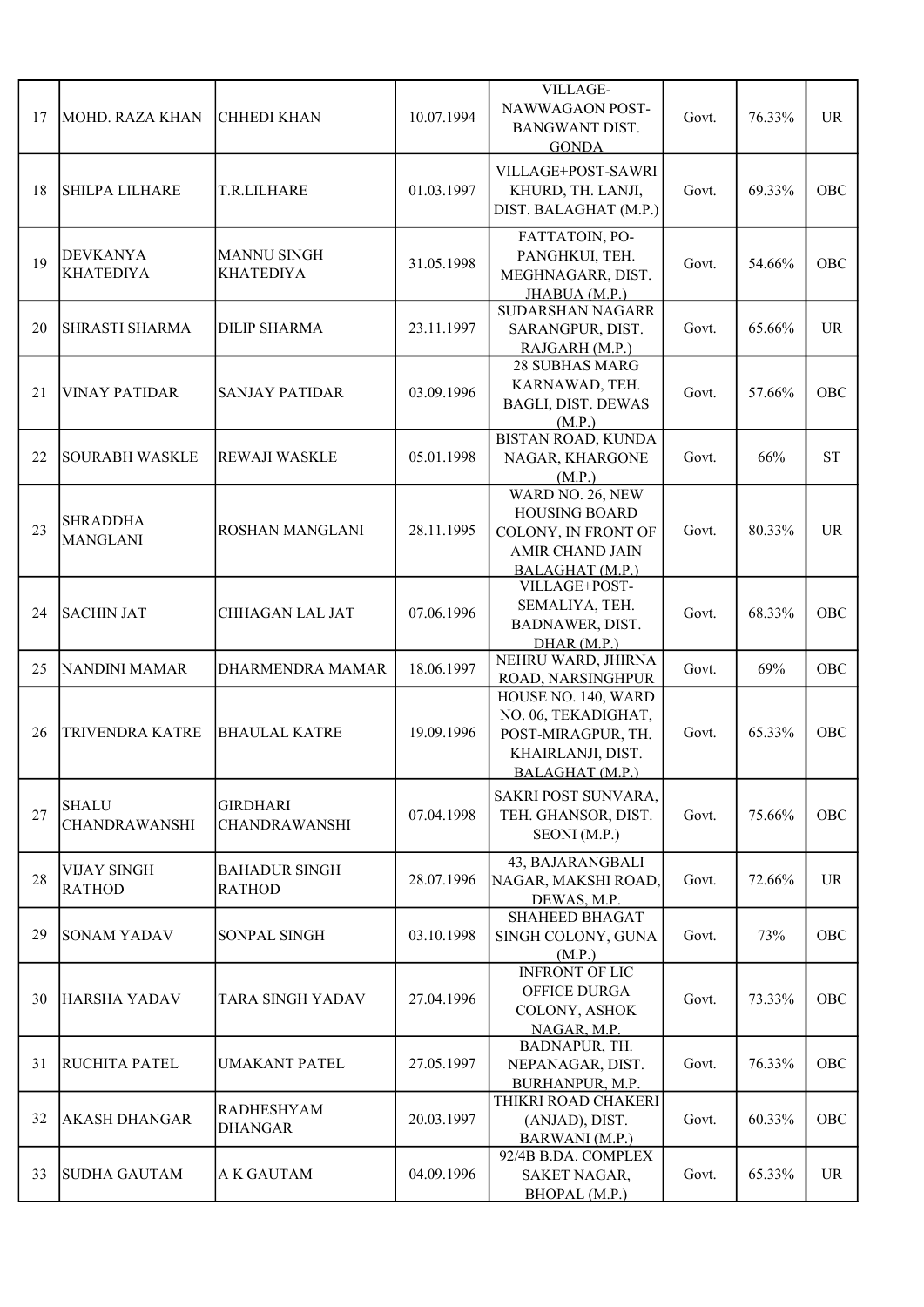| 34 | <b>AKSHITA DOSI</b>                 | <b>JITENDRA DOSI</b>                    | 20.06.1998 | AANANDPURI ROAD,<br>BAGIDORA, DIST.<br><b>BANSWARA</b><br>(RAJASTHAN)                            | Govt. | 88.66% | <b>UR</b> |
|----|-------------------------------------|-----------------------------------------|------------|--------------------------------------------------------------------------------------------------|-------|--------|-----------|
| 35 | <b>SNEHA SINGH</b>                  | <b>SANJEEV KUMAR SINGH</b>              | 16.04.1996 | FLAT NO. 201, SAI<br>NIWAS, GANPATI<br>VIHAR NEAR GANDHI<br>NAGAR GWALIOR, M.P.                  | Govt. | 73%    | <b>UR</b> |
| 36 | <b>ARUSHI GUPTA</b>                 | <b>ASHOK KUMAR GUPTA</b>                | 07.11.1996 | WARD NO. 13, SARDAR<br><b>VALLABH BHAI</b><br>PATTEL MARG,<br>KHILCHIPUR, DIST.<br>RAJGARH, M.P. | Govt. | 74.33% | <b>UR</b> |
| 37 | <b>PRANISHA PATEL</b>               | PRAVIN PATTEL                           | 03.02.1997 | <b>NEAR AMUL</b><br>PATHOLOGY, KHER<br>MAI ROAD, SATNA<br>(M.P.)                                 | Govt. | 88.33% | OBC       |
| 38 | VAISHALI ACHARYA VINOD ACHARYA      |                                         | 05.11.1996 | 0/6, KHARI PHATAK<br><b>OUTSIDE WARD NO. 30,</b><br>VIDISHA, M.P.                                | Govt. | 81.33% | <b>UR</b> |
| 39 | <b>ADITYA SINGH</b><br><b>PATEL</b> | <b>SANJAY SINGH PATEL</b>               | 02.05.1997 | WARD NO. 41, NEAR<br>KALI MANDIR,<br>KUKDAJAGAT,<br>CHHINDWARA, M.P.                             | Govt. | 55%    | <b>UR</b> |
| 40 | <b>SHUBHAM</b><br><b>CHOUDHARI</b>  | <b>SURESH KUMAR</b><br><b>CHOUDHARI</b> | 17.04.1998 | <b>TIWARI KHEDA</b><br>PANAGER, JABALPUR,<br>M.P.                                                | Govt. | 66%    | <b>SC</b> |
| 41 | <b>DIKSHA PANWAR</b>                | <b>GORAKHNATH PANWAR</b>                | 24.07.1998 | 36, B RISHI NAGAR,<br>INDORE, M.P.                                                               | Govt. | 79%    | <b>UR</b> |
| 42 | <b>MANISHA SIKDAR</b>               | <b>VIDHAN KUMAR</b><br><b>SIKDAR</b>    | 23.07.1996 | DR. B.K.SIKDAR,<br>CHANGOTOLA, POST-<br>NAGARWARD DISTT.<br>BALAGHAT, M.P.                       | Govt. | 76.33% | <b>UR</b> |
| 43 | AMAN TRIPATHI                       | N. P. TRIPATHI                          | 03.08.1996 | J.R. MIG 2/5 BDA FLATS<br>'C' SECTOR SHAHPURA,<br>BHOPAL (M.P.)                                  | Govt. | 61.33% | <b>UR</b> |
| 44 | PAWAN MANDLIYA                      | <b>GOPAL MANDLIYA</b>                   | 28.01.1996 | PRATAP COLONY,<br>PIPLIYA MANDI, TEH.<br>MALHARGARH, DIST.<br>MANDSAUR, (M.P.)                   | Govt. | 77.33% | <b>UR</b> |
| 45 | HIMANSHU GUPTA                      | <b>KRISHNA KUMAR</b><br><b>GUPTA</b>    | 07.04.1996 | IN FRONT OF<br>RAMPIYAU, ITWARA<br>BAZAR, SAGAR, M.P.                                            | Govt. | 64%    | <b>UR</b> |
| 46 | <b>IRSHAD MANSOORI</b>              | <b>MAZEER MANSOORI</b>                  | 12.02.1997 | H.NO. 785, SUMWARA<br>DHANORA, SEONI (M.P.)                                                      | Govt. | 63.33% | OBC       |
| 47 | <b>BILAL UDDIN</b>                  | <b>MUIN UDDIN</b>                       | 11.11.1997 | E-56, VIVEKNAND<br>NAGAR, KAROND,<br>BHOPAL (M.P.)                                               | Govt. | 73%    | <b>UR</b> |
| 48 | ROHIT MALVIYA                       | <b>JAGDISH MALVIYA</b>                  | 04.05.1998 | GRAM KAPSI, TEH.<br>KUKSHI, DIST. DHAR<br>(M.P.)                                                 | Govt. | 77.66% | OBC       |
| 49 | NISHITA JAIN                        | <b>RAJNEESH JAIN</b>                    | 08.02.1995 | RAJ TENT HOUSE<br>WARD NO. 7<br>TENDUKHEDA, DIST.<br>NARSINGHPUR (M.P.)                          | Govt. | 94%    | <b>UR</b> |
| 50 | <b>RITESH JAIN</b>                  | <b>DEVENDRA KUMAR</b><br><b>JAIN</b>    | 19.12.1998 | WARD NO. 11, LAL<br>NAGAR CHUNGI NAKA,<br><b>KYMORE</b>                                          | Govt. | 75%    | <b>UR</b> |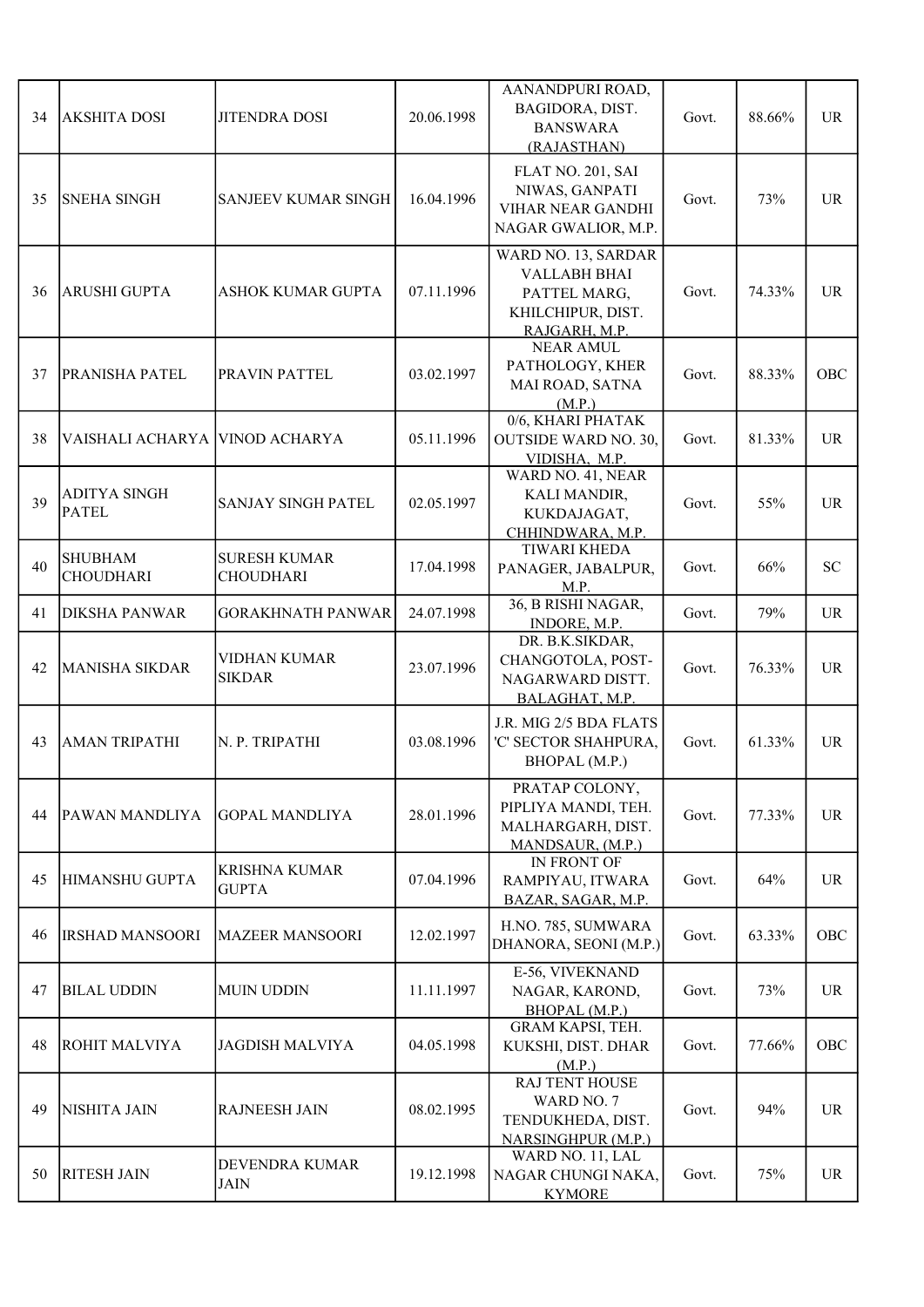| 51 | MAYA SINGH                              | <b>VIKRAM SINGH</b>                  | 14.11.1995  | 1283, INDRA COLONY,<br>PIPAL RAWA, TEH.<br>SONKUTCH, DEWAS,<br>M.P.                                        | Govt. | 64.55% | <b>SC</b>  |
|----|-----------------------------------------|--------------------------------------|-------------|------------------------------------------------------------------------------------------------------------|-------|--------|------------|
| 52 | <b>BHAWNA SAHU</b>                      | DAYARAM SAHU                         | 10.12.1997  | <b>DAYARAM SAHU</b><br>WARRD NO. 5, KAPDA<br><b>BAZAR LATERI,</b><br>VIDISHA (M.P.)                        | Govt. | 72.66% | <b>OBC</b> |
| 53 | <b>DIMPLE AGASTHI</b>                   | <b>GIRISH AGASTHI</b>                | 21.09.1996  | 7/11, VIJAY NAGAR,<br>INDORE (M.P.)                                                                        | Govt. | 52%    | <b>SC</b>  |
| 54 | VIBHUTI DESHMUKH YOGENDRA               |                                      | 17.05.1999  | <b>SATYAM AUTO PARTS</b><br>IN FRONT OF NEW POST<br>OFFICE WARD NO. 5,<br><b>DISTT. BALAGHAT</b><br>(M.P.) | Govt. | 50%    | OBC        |
| 55 | PALLAVI TIWARI                          | <b>BALGOBIND TIWARI</b>              | 14.01.1998  | <b>GRAM POST-AMJHOR</b><br>TAHSIL JAISHINGH<br>NAGAR, DIST.<br>SHAHDOL (M.P.)                              | Govt. | 86%    | <b>UR</b>  |
| 56 | <b>SACHIN CHOUHAN</b>                   | <b>HARINARYAN</b><br><b>CHOUHAN</b>  | 17.08.1997  | 93, SURAY NAGAR<br><b>BAGLIM DEWAS (M.P.)</b>                                                              | Govt. | 70.33% | <b>SC</b>  |
| 57 |                                         | RAJKUMAR PATIDAR SHIV PRASAD PATIDAR | 21.02.1998  | TIWARI COLONY,<br><b>WARD NO. 19,</b><br>BEHRAWAL, DIST.<br><b>SHAJAPUR</b>                                | Govt. | 54%    | OBC        |
| 58 | <b>CHIRAG DHAMAN</b>                    | <b>RAMKISHORE DHAMAN</b>             | 08.01.1999  | <b>GRAM SARWANA</b><br>KHACHROD,<br>BHIKAMPUR,<br>KHACHROD, DISTT.<br><b>UJJAIN</b>                        | Govt. | 53.33% | <b>SC</b>  |
| 59 | PRATIMA SHARMA                          | VINOD SHARMA                         | 01.04.1998  | WARD NO. 12, BARODA<br>ROAD, SHEOPUR (M.P.)                                                                | Govt. | 71%    | <b>UR</b>  |
| 60 | DISHA PATIL                             | <b>KRPATIL</b>                       | 08.07.1998  | MIG-331,<br><b>BAGHMUGALIA</b><br><b>EXTENSION</b><br>LAHARPUR, BHOPAL<br>(M.P.)                           | Govt. | 71%    | <b>SC</b>  |
| 61 | SIDDIQUA KHATOON MOHD TAIYAB ALI        |                                      | 07.07.1996  | E-1, ENCLAVE KAILASH<br>NAGAR BAIRAGARH,<br><b>BHOPAL</b>                                                  | Govt. | 59%    | UR         |
| 62 | HEMENDRA TELASE                         | <b>PARMANAND TELASE</b>              | 30.08.1998  | <b>GRAM SELOTPAR,</b><br>TEHSIL. KHAJRLANJI,<br>DIST. BALAGHAT                                             | Govt. | 64.3%  | OBC        |
| 63 | <b>RAKHI RAJPUT</b>                     | <b>PREMPAL SINGH</b>                 | 15.03.1997  | DEEN DAYAL COLONY,<br><b>BILRAM GATTE</b><br>KASGANJ (U.P.)                                                | Govt. | 69%    | UR         |
| 64 | <b>RAHUL RAI</b>                        | DALCHANDRA RAI                       | 01.01.1991  | GANJ MOHALLA,<br>SHOBHAPUR, DIST.<br>HOSHANGABAD, M.P.                                                     | Govt. | 55%    | OBC        |
| 65 | <b>KAPIL</b><br><b>CHANDRRAWANSHI</b>   | YAMUNA PRASAD                        | 19.11.1997  | DAVAS COLONI,<br>GOPALGANJ, SEONI,<br>M.P.                                                                 | Govt. | 84.66% | OBC        |
| 66 | <b>ROHINI PRADEEP</b><br><b>JAISWAL</b> | <b>PRADEEP JAISWAL</b>               | 31.10.19998 | HARIOM ELECTRONICS,<br>PLOT-7, ASTIK NAGAR-<br>3, GODADARA, SURAT,<br><b>GUJARAT</b>                       | Govt. | 99.66% | <b>UR</b>  |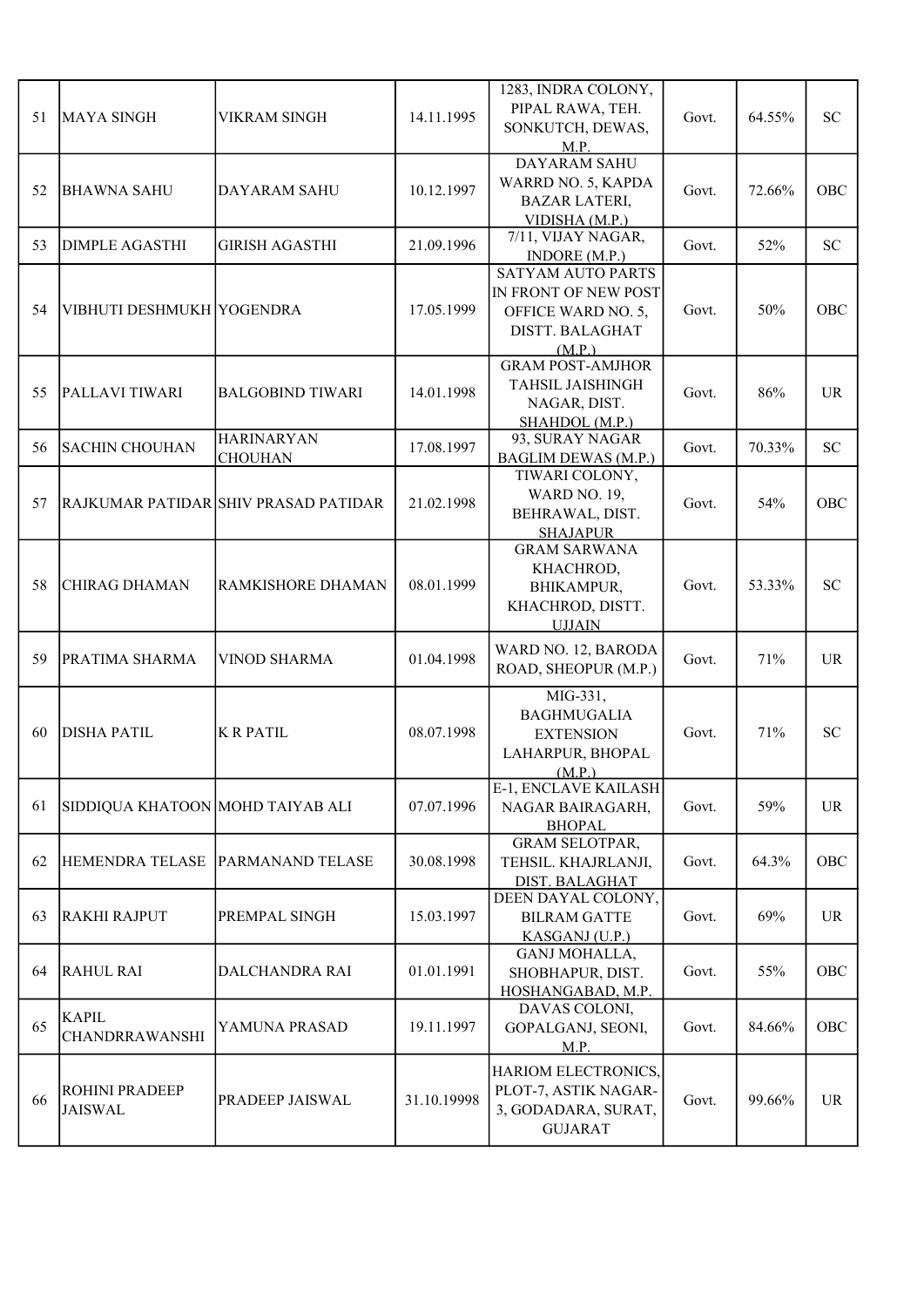| 67 | SALONI MAHALE                          | DHARMRAJ MAHALE                        | 19.11.1996 | MAHATMA GANDHI<br>WARD NO. 12<br>BHAMSDEHI, DIST.<br><b>BETUL</b>                 | Govt. | 79%    | OBC        |
|----|----------------------------------------|----------------------------------------|------------|-----------------------------------------------------------------------------------|-------|--------|------------|
| 68 | <b>AVINASH</b><br><b>CHANDRAWANSHI</b> | <b>GANGRAM</b><br><b>CHANDRAWANSHI</b> | 19.08.1997 | <b>B-34 A PARTAPUR</b><br>ROAD, MAHARAJ BAG,<br><b>BHAIROGANJ SEONI,</b><br>M.P.  | Govt. | 68%    | OBC        |
| 69 | <b>NEHA SONARE</b>                     | <b>DILIP SONARE</b>                    | 08.07.1998 | <b>LOHIYA WARD GANJ</b><br><b>BEHIND KANGI HOUSE</b><br>BETUL, M.P.               | Govt. | 70%    | <b>SC</b>  |
| 70 | <b>SHWETA JHA</b>                      | ANIL KANT JHA                          | 26.03.1998 | <b>NEAR OF BANKE</b><br><b>BIHARI TAMPLE</b><br>MAGRONI, DIST.<br>SHIVPURI (M.P.) | Govt. | 71%    | OBC        |
| 71 | <b>DIKSHA WANKHEDE</b>                 | <b>RAJENDRA WANKHEDE</b>               | 21.07.1997 | 127/KH Post.<br><b>BHOURGARH 1,</b><br>BALAGHAT, M.P.                             | Govt. | 51%    | <b>SC</b>  |
| 72 | <b>SHIVA GURU</b>                      | <b>SANJEEV GURU</b>                    | 16.02.1998 | VILLAGE-BILAHARA<br>(RAJA) SAGAR (M.P.)                                           | Govt. | 65.66% | <b>UR</b>  |
| 73 | <b>HEMENDRA TELASE</b>                 | <b>PARMANAND TELASE</b>                | 30.08.1998 | <b>GRAM SELOTPAR,</b><br>TEHSIL. KHAJRLANJI,<br>DIST. BALAGHAT                    | Govt. | 64.3%  | OBC        |
| 74 | <b>SATYA PATEL</b>                     | <b>RAKESH PRASAD PATEL</b>             | 26.09.1999 | QT.NO. 15,16, BANGALI<br>COLONY, HABIBGANJ,<br><b>BHOPAL</b>                      | Govt. | 63.33% | OBC        |
| 75 | <b>DIVYA NARWARIA</b>                  | <b>RAM KUMAR</b><br><b>NARWARIA</b>    | 29.08.1998 | H.NO. 77, SHEETAL<br>MEGA CITY, PHASE-I,<br><b>MANDIDEEP</b>                      | Govt. | 62.33% | OBC        |
| 76 | <b>SURESH SINGH</b><br><b>LODHI</b>    | KAILASH SINGH LODHI                    | 02.04.1999 | VILLAGE-PADORA,<br>TEH. PICHHORE, DIST.<br>SHIVPURI (M.P.)                        | Govt. | 76.6%  | OBC        |
| 77 | <b>SURAJ GUPTA</b>                     | <b>SHANKAR GUPTA</b>                   | 11.05.1997 | H.NO. 64, LEELADHAR<br>COLONY, BEHIND JAIN<br>MANDIR, BHANPUR,<br>BHOPAL (M.P.)   | Govt. | 67.33% | UR         |
| 78 | SAURABH RAJPOOT                        | <b>SUKESH RAJPOOT</b>                  | 08.12.1997 | VILLAGE+POST-<br>KHARSARU, TEH.<br>KEALARI, DIST. SEONI<br>(M.P.)                 | Govt. | 57.33% | UR.        |
| 79 | <b>ACHAL ASTHANA</b>                   | AMBRISH ASTHANA                        | 30.03.1998 | MIG-5, IIND STOP TULSI<br>NAGAR, BHOPAL (M.P.)                                    | Govt. | 66%    | UR         |
| 80 | <b>NIMISH BANGARD</b>                  | NEERAJ BANGARD                         | 21.04.1998 | E-7-57, SBI COLONY, 11-<br>12 NO. STOP, ARERA<br>COLONY, BHOPAL<br>(M.P.)         | Govt. | 82.66% | UR         |
| 81 | POOJA BADADWAL                         | <b>RAMESHWAR</b><br><b>BADADWAL</b>    | 02.07.1999 | POST-PITOL, MALTODI,<br>DIST. JHABUA, M.P.                                        | Govt. | 79.33% | OBC        |
| 82 | <b>ROHITA TIWARI</b>                   | ANIL KUMAR TIWARI                      | 21.10.1999 | <b>VILLAGE &amp; POST-</b><br>JAKHAURA, DIST.<br>JHANSI (U.P.)                    | Govt. | 73%    | UR         |
| 83 | <b>ANUSHREE TIWARI</b>                 | <b>ANUPAM TIWARI</b>                   | 02.03.1999 | DHAWARI STREET NO.<br>5, NEAR GOVT. HIGH<br>SCHOOL, DHAWARI<br>SATNA (M.P.)       | Govt. | 61%    | UR         |
| 84 | MOHD. NAVED<br><b>ANSARI</b>           | MOHD. FARID ANSARI                     | 07.07.1997 | NEAR NOORI MASIID,<br><b>KALA BAAG AZAN</b><br>NAGAR, BURHANPUR<br>(M.P.)         | Govt. | 57.33% | <b>OBC</b> |